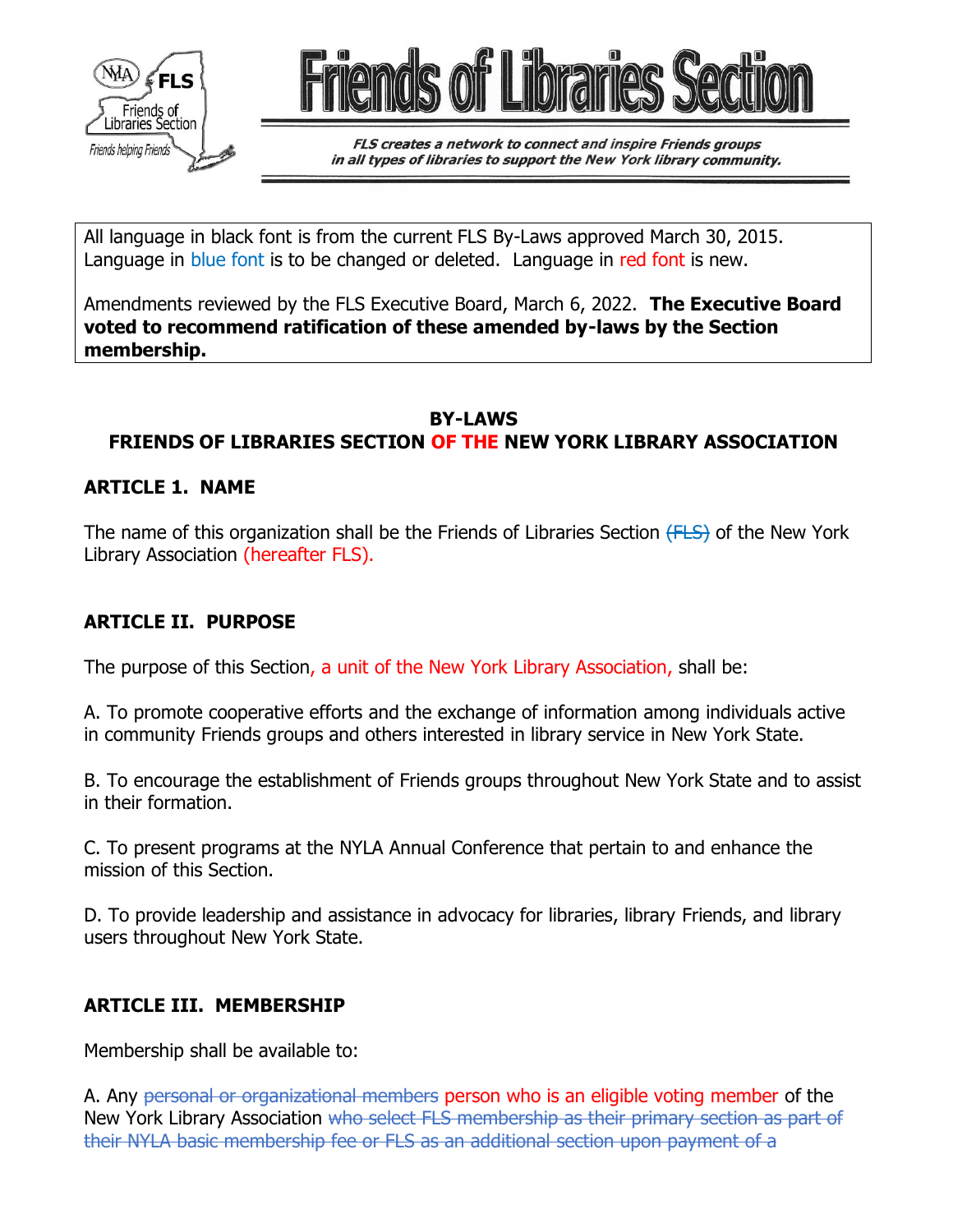Amendments to FLS By-Laws 2015 page 2

supplementary surcharge. as part of a Personal or Organizational membership in the Association.

B. Individuals who are recognized by the Section for their outstanding service or support for libraries and are awarded Honorary Lifetime Membership (non-voting).

### **ARTICLE IV. OFFICERS OF THE SECTION**

A. Officers - The elected officers of the Section shall be a President, First Vice President/President-Elect, Second Vice President, Secretary, Treasurer, and seven Members At Large.

B. Duties - The elected officers shall perform the duties pertaining to their respective offices as included in the FLS Leadership Manual and such other duties applicable to the office as approved by the Executive Board. All officers shall turn over their records in good order to their successors within one month after their term expires.

C. Terms of Office - The President shall serve a term of one year and then shall serve on the Executive Board as Immediate Past President until succeeded. The First Vice President/President-Elect shall serve a term of one year and shall become President upon the expiration of the President's term. The Second Vice President, Treasurer, Secretary, and Members At Large shall each serve a term of two years. Terms of office shall commence at the close of the Annual Membership Meeting or by December 1, whichever occurs first. All officers must be members of the Section throughout their term of office.

D. Limitations – Each person elected shall hold only one office at a time.

## **ARTICLE V. EXECUTIVE BOARD**

A. Purpose - The Executive Board shall serve as the interim governing body between Annual Membership Meetings. The Executive Board shall report its actions at the Annual Membership Meeting.

B. Membership - The Executive Board shall consist of the President, the First Vice President/President-Elect, the Immediate Past President, the Second Vice President, the Secretary, the Treasurer, and seven at-large board members as voting members.

C. Meetings and Remote Participation - The Executive Board shall meet at the call of the President or at the request of a majority of the Executive Board. The Executive Board may also conduct business by electronic any virtual communication method approved by the Executive Board allowing all persons participating in the meeting to hear and speak to each other provided at least 24 hours notice is given. Virtual participation shall constitute presence in person at a meeting for all purposes, including quorum and voting. Motions Resolutions made by email must be voted upon and accepted unanimously by unanimous written consent by all members of the Executive Board within the time limitations of the initial motion resolution. If the vote is not unanimously in favor, the decision cannot be approved and the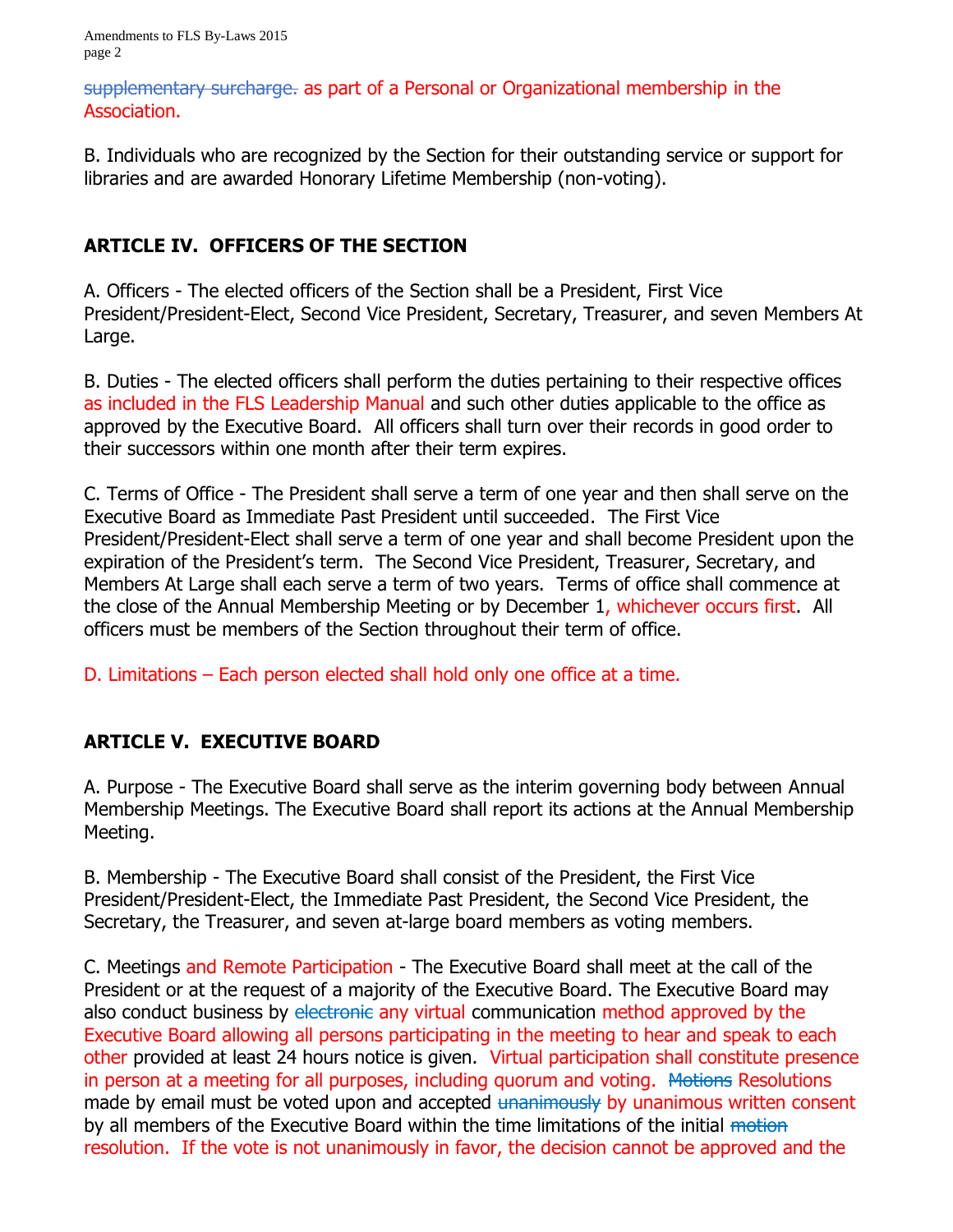business must be brought forth at the next regularly scheduled meeting. Actions taken by electronic communication shall be recorded by the Secretary, verified, and included in the minutes of the next Executive Board meeting.

D. Absences – If any elected officer or at-large board member fails to attend three consecutive meetings without advance notice to the President, the member shall be considered as having resigned. The vacant position shall be filled as provided for in this Article.

 $E.$   $\leftrightarrow$  Ouorum - A majority of the members of the Executive Board shall constitute a quorum.

 $F$ .  $E$ . Vacancies – The President-Elect will assume the Presidency if a vacancy occurs in the elected President's position and then assume a full term as President. Other vacancies in the Executive Board may be filled after a recommendation by the President and approval by the Executive Board for the remainder of that year. The position(s) will be filled by election at the next regular election to complete the term(s).

G. F. FLS Leadership Manual of Policies and Procedures – The FLS Leadership Manual is to be maintained on the Section's webpage. The Manual shall consist of a record of policies adopted by the Executive Board, with date of approval, and guidelines for duties and procedures to be followed by elected officers. The President or the President's designee shall be responsible for reviewing the Manual annually and keeping materials up-to-date.

#### **ARTICLE VI. COMMITTEES, AD HOC COMMITTEES, AND TASK FORCES**

A. Committees of the Board – Committees of the board are comprised of officers of the Section. A minimum of three officers serve on each committee of the board and can act on behalf of the entire Board.

The Executive Committee is comprised of the President, the First Vice President/President-Elect, the Immediate Past President, the Second Vice President, the Secretary, and the Treasurer. This committee is empowered to transact all business of the Section in between Executive Board and Annual Membership Meetings. A vote of this committee may be taken in person, by telephone, by mail, or by electronic communications. A complete record of these transactions taken by the Secretary must be presented in writing at the next Executive Board meeting.

B. Committees of the Corporation Section - The Executive Board may create such committees of the corporation Section and ad hoc committees as it deems necessary and may determine their size. The Executive Board shall establish the charge to each committee of the corporation and shall annually review the need to continue or discharge a committee. The President shall be an ex officio member of any committee. The President-Elect shall recommend for appointment Committee Chairpersons and their membership for the coming year by the end of the FLS Annual Membership Meeting.

**Moving B-1, Nominating Committee, under Article VII as the first section, A. Subsequent letters in Article VII are changed in sequence.**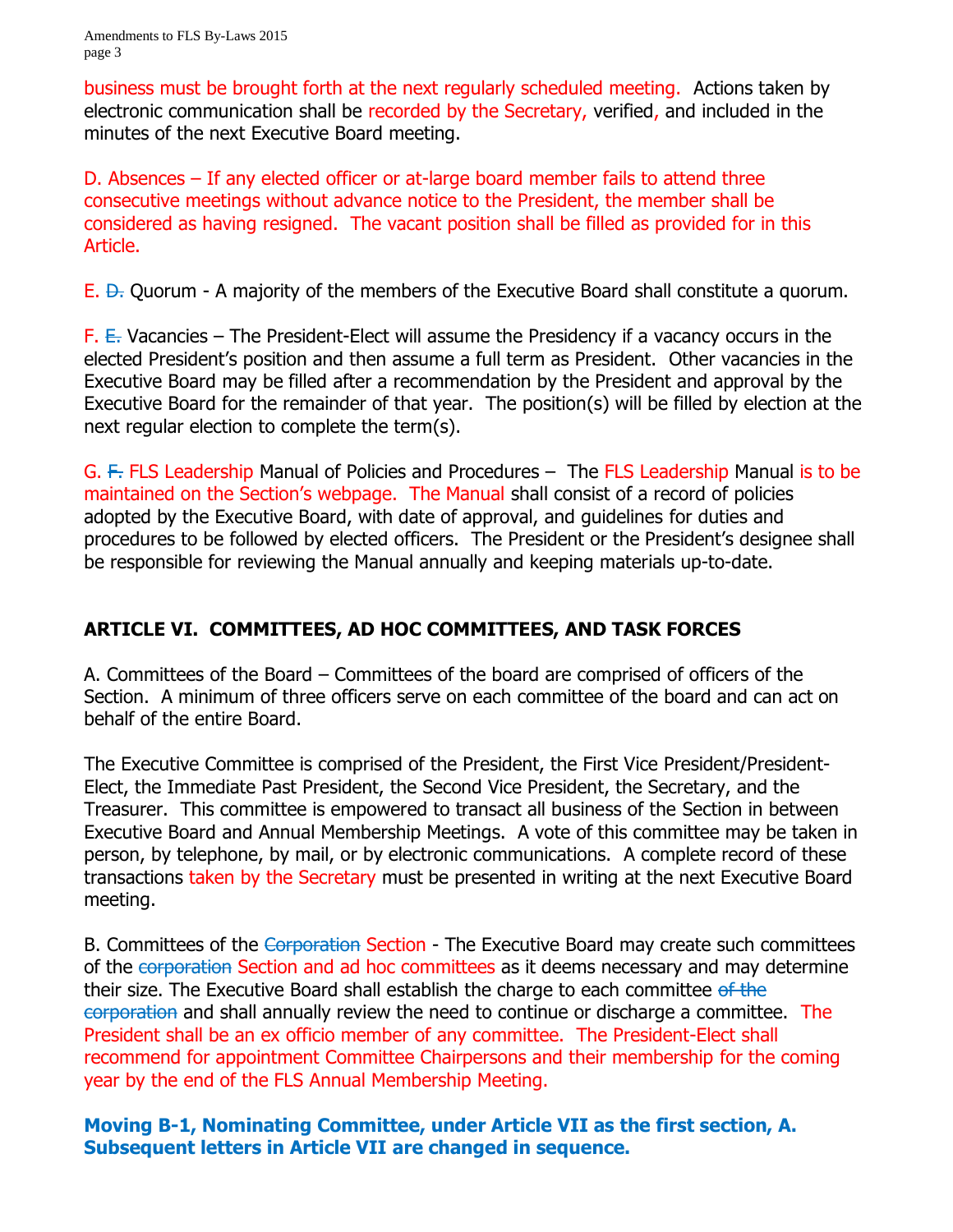2. Program Committee is chaired by the First Vice President and is required to coordinate programs at the NYLA Annual Conference that further the objectives of the Section.

3. Membership Committee is chaired by the Second Vice President. The committee is responsible for maintaining membership records along with developing and distributing materials that promote the organization to current and potential members.

4. Communications Committee Chair is appointed by the President. The committee will optimize and maximize the appropriate use of information technology to support the events and initiatives of the Section through its print materials, Web site, social media, and other avenues.

C. Vacancies in committees may be filled for the remainder of the vacancy's term after a recommendation by the President and approval by the Executive Board.

D. Ad hoc committees may be created by the Executive Board. The Executive Board must approve each ad hoc committee's statement of purpose. Annual approval by the Executive Board is required for continuance.

 $D.$  E. The President, with approval of the Executive Board, may appoint task forces to carry out detailed tasks for specified periods of time.

E. F. Chairs of committees of the corporation Section and task forces who are not members of the Executive Board and who attend meetings of the Executive Board shall not have voting privileges at these meetings.

F. G. All chairs of committees and task forces shall submit a written report annually to the Executive Board one month prior to the Annual Membership Meeting or by November December 1, whichever occurs first.

## **ARTICLE VII. NOMINATIONS AND ELECTIONS**

A. The Nominating Committee is chaired by the Immediate Past President. The Immediate Past President shall recommend two additional Section members who are approved by the President to serve on the committee.

B. A. The Nominating Committee shall prepare a slate of candidates for office. Candidates for the office of First Vice President/President-Elect shall be nominated each year. The Second Vice President, Treasurer, and three Members At Large shall be nominated in even-numbered years. Candidates for the offices of Secretary and four Members At Large shall be nominated in odd-numbered years. The committee shall present the slate to the Executive Board for its approval by April 30. The slate shall then be submitted to the members. All candidates must be members of the Section at the time of nomination and throughout their terms of office.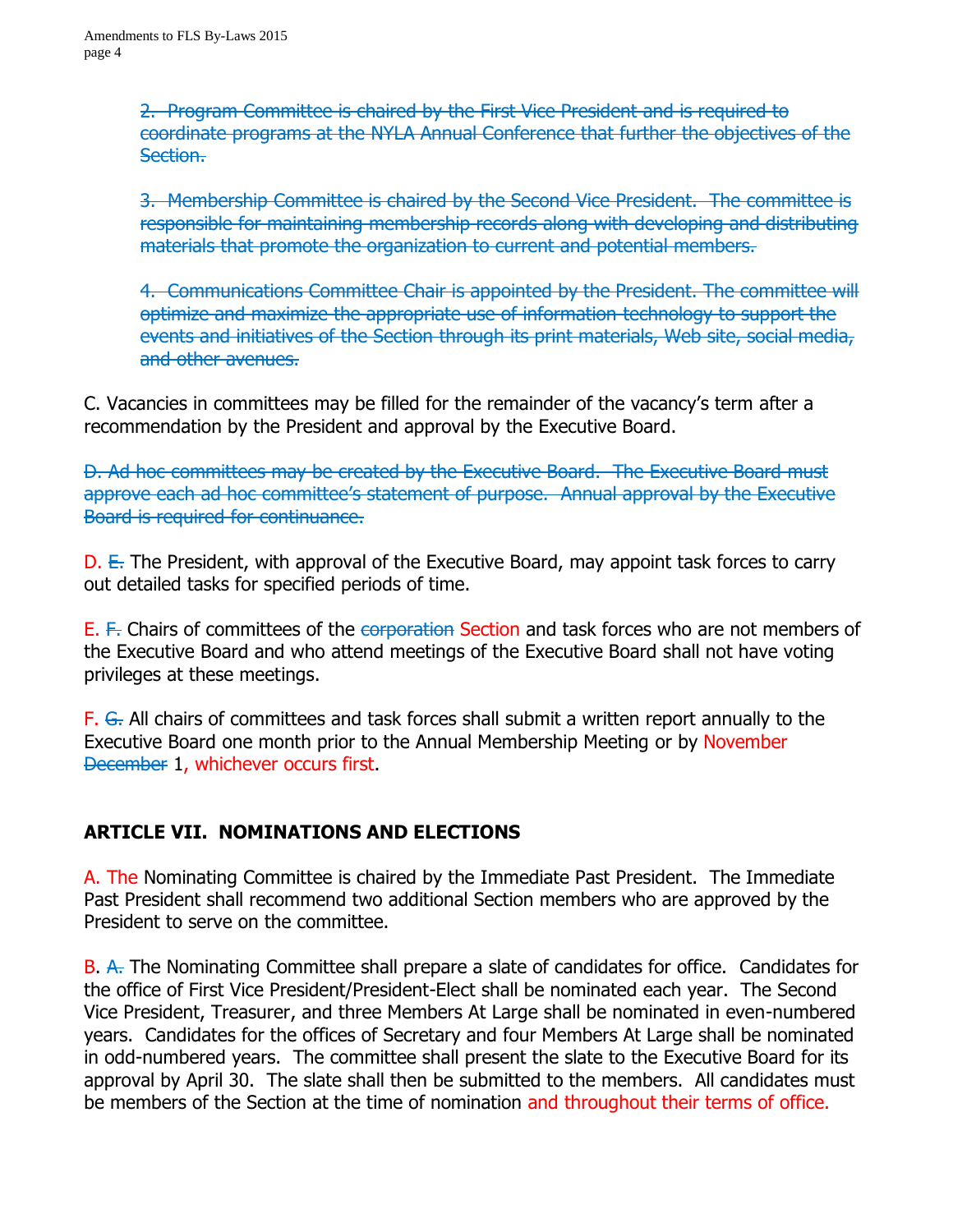C. B. After announcement of the slate, Additional nominations may be added from the Section membership by petition signed by ten members submitted to the Nominating Committee by May 31, no less than 6 weeks prior to the scheduled issuing of the ballot.

D.  $\epsilon$ . The ballot that includes petition candidates shall be issued by the most efficient and comprehensive means to all members of the Section by mid-June in accordance with the coordinated ballot timeline for elections fixed by the by-laws of the New York Library Association. Any ballots returned later than July 15<sup>th</sup> are void.

 $E.$   $\leftrightarrow$ . The members shall be informed of the results of the election prior to the Annual Membership Meeting.

## **ARTICLE VIII: MEETINGS**

A. Annual Meeting - The Annual Membership Meeting shall take place during the NYLA Annual Conference or in an in-person, virtual, or hybrid mode at a time and place established by the Executive Board. Members shall be notified no less than one month before the meeting date. Inclusion of this information in the Annual Conference brochure will be deemed to meet this requirement.

B. Special Meetings - Special meetings may be called at the discretion of the Executive Board or they may be convened by 10% of the voting members who may, in writing, demand the call of a special meeting specifying the date and place. The special meeting shall be held not less than two nor more than three months from the date of such written demand. The membership is to be given advance notice of at least 30 days before such meeting. The purpose of the meeting shall be stated in the call and no other business shall be transacted.

C. Quorum - Those members present and voting shall constitute a quorum at the Annual Membership Meeting. In addition, three members of the Executive Board must be present at this meeting.

D. Voting - A simple majority of the members present and voting shall be sufficient for action on matters coming before the general membership except on amendments to the by-laws.

## **ARTICLE IX. FINANCES**

A. The fiscal year of the Section shall be concurrent with that of NYLA the New York Library Association and a budget for the fiscal year shall be approved by the Executive Board prior to the year's commencement.

B. No officer, committee, task force, or individual member shall incur any expenses on behalf of the Section unless duly authorized by the Executive Board.

C. The official financial records of the Section shall be maintained at the NYLA office. The Section accounts are subject to the audit practices of the New York Library Association.